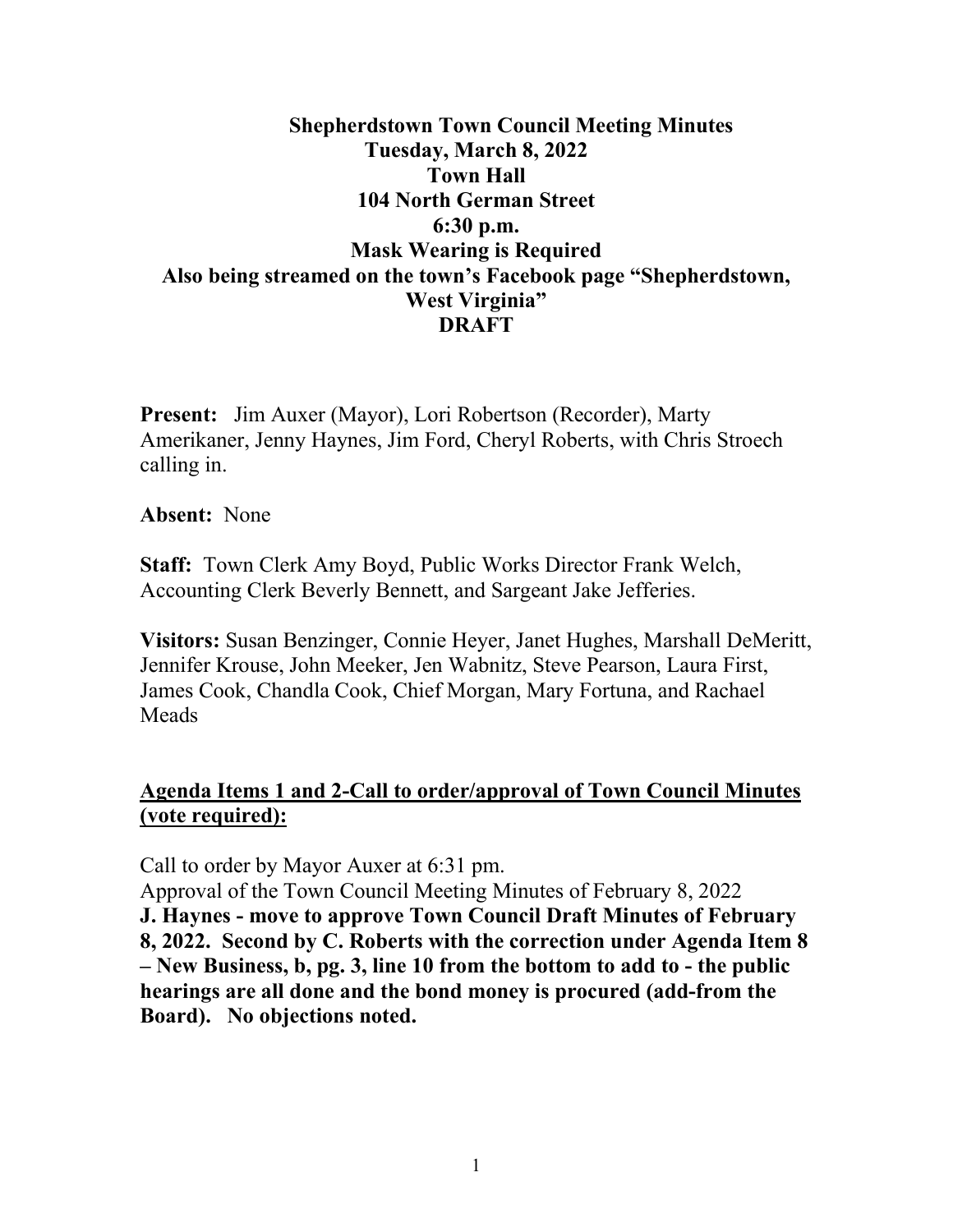#### **Agenda Item 3 – Public Comment Period:**

- a. Persons who have registered to address Town Council.
- b. The Mayor noted that no one emailed him regarding the meeting prior to the meeting with questions or comments.

#### **Agenda Item 4 - Visitors:**

Visitor's comments, if any, are logged in under the specific agenda items.

a. Marshall DeMeritt – SVFD – EMS services M. DeMeritt – spoke to the Fitch Report. The data used in the report is flawed. The annual rate of 2.25% inflation is not realistic. The county wants to take our ambulances as a revenue grab. Based on medical health data, the recommended on the scene response time is 8.59 minutes. No option the county has proposed meets this standard. The county currently has 13 ambulances and wants to go down to 4. The Fitch data does not take into account multiple ambulances being called out for a multi-vehicle accident at one location or multiple accidents/fires over the county.

There are 200 Certified EMS paramedics in Jefferson County – that will go to 8 paid staffers. Fitch is proposing going to 4 ambulances- 2 in Shepherdstown and 2 at the Citizens Fire Department. With the reduction in ambulances it will increase the response time for the EMS personnel to reach those in need. The past response time average from 2020 was 10.1 minutes. The past response time average from 2021 was 8.4 minutes. Fitch is proposing an increase in response time to 16.5 minutes.

If this is implemented it will increase response time and reduce service.

What we have now works. It is responsible and efficient. The Fitch proposals are dangerous for Shepherdstown.

Social media and newspapers are being used to get the word out. An online petition is possible.

Chief Morgan – these proposals will also impact the fire protection as volunteers are cross-trained. A couple of firehouses will shut their doors if happens. Please call the County Commissioners and let them knowhow you feel. The report is misleading – please read it for yourself. It is on the county's website.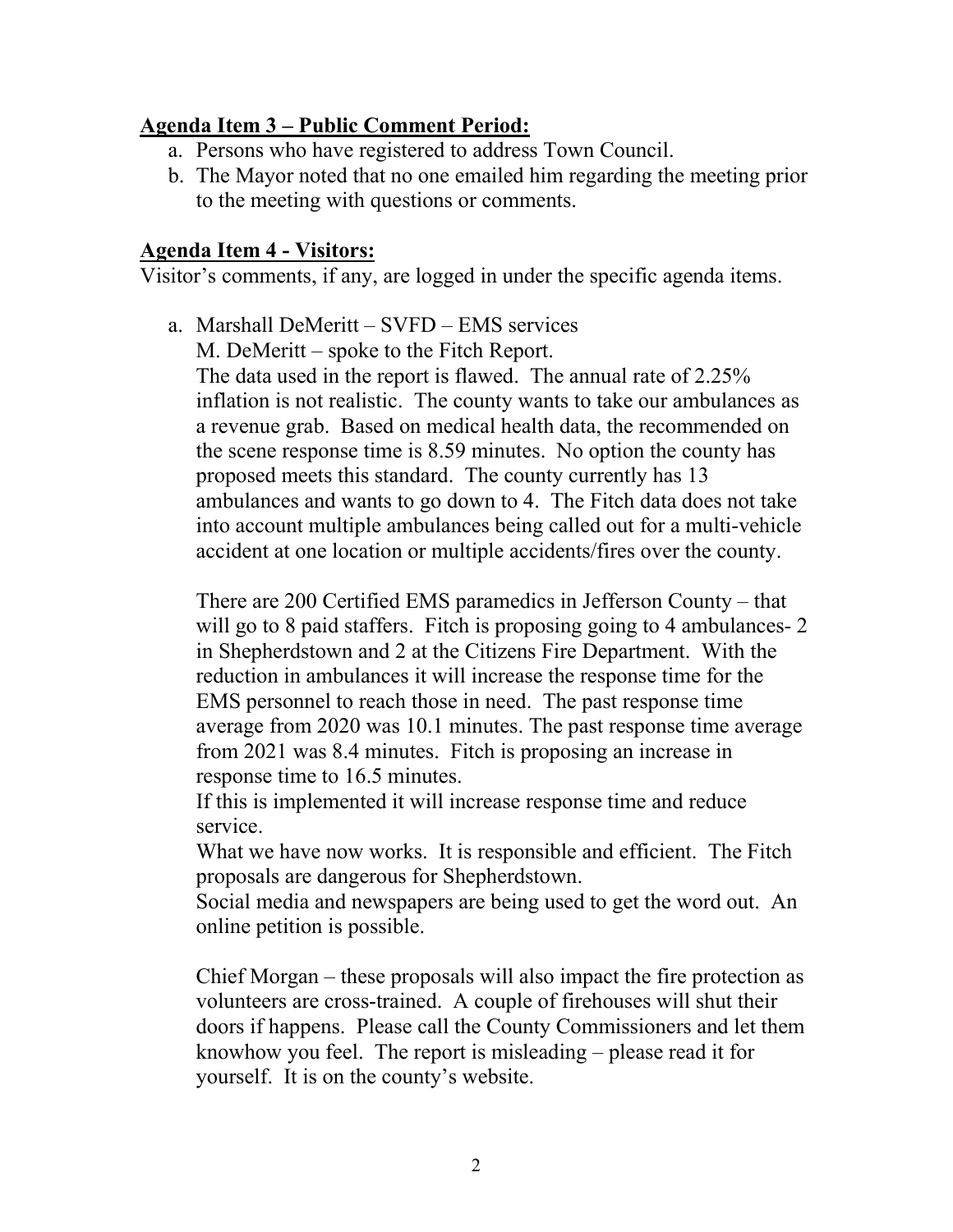Mayor – the mayors from the county meet tomorrow with the County Commission, Fire Chiefs, and EMS personnel. This is an important issue. Shepherdstown has a large older population and the fast response time is imperative. M. Amerikaner – would a resolution be helpful? M. DeMeritt – yes M. Fortuna – was there any discussion about population growth or industrial accidents? M. DeMeritt – No C. Roberts – when her dad needed EMS, they were there in 5 minutes. If he had had to wait for 16 minutes, he would have died. Mayor – thanked M. DeMeritt for coming and speaking to us.

J. Krouse introduced herself as a candidate running for the Jefferson County Commission.

Susan Benzinger introduced herself as a candidate running for the House of Delegates.

#### **Agenda Item 5 – Public Hearings:**

- a. First Reading of An Ordinance Re-enacting Section 7-120 of Chapter 1, Title 7 of the Code of Shepherdstown, West Virginia, to Revise the Gender Identification and to Confirm to the Corresponding State Statute, West Virginia Code 61-8-16 Mayor – this is to bring our code to state code.
- b. **J. Haynes move to approve the First Reading of An Ordinance Re-enacting Section 7-120 of Chapter 1, Title 7 of the Code of Shepherdstown, West Virginia, to Revise the Gender Identification and to Confirm to the Corresponding State Statute, West Virginia Code 61-8-16. No objections noted.**
- c. Second Reading of An Ordinance to Enact Chapter 5, Title 3 of the Code of Shepherdstown as the Outdoor Dining Act. Mayor – ABC states that we have to have an ordinance to allow outdoor dining with alcohol. We have seen where 48" is required from the curb to the dining seating to allow for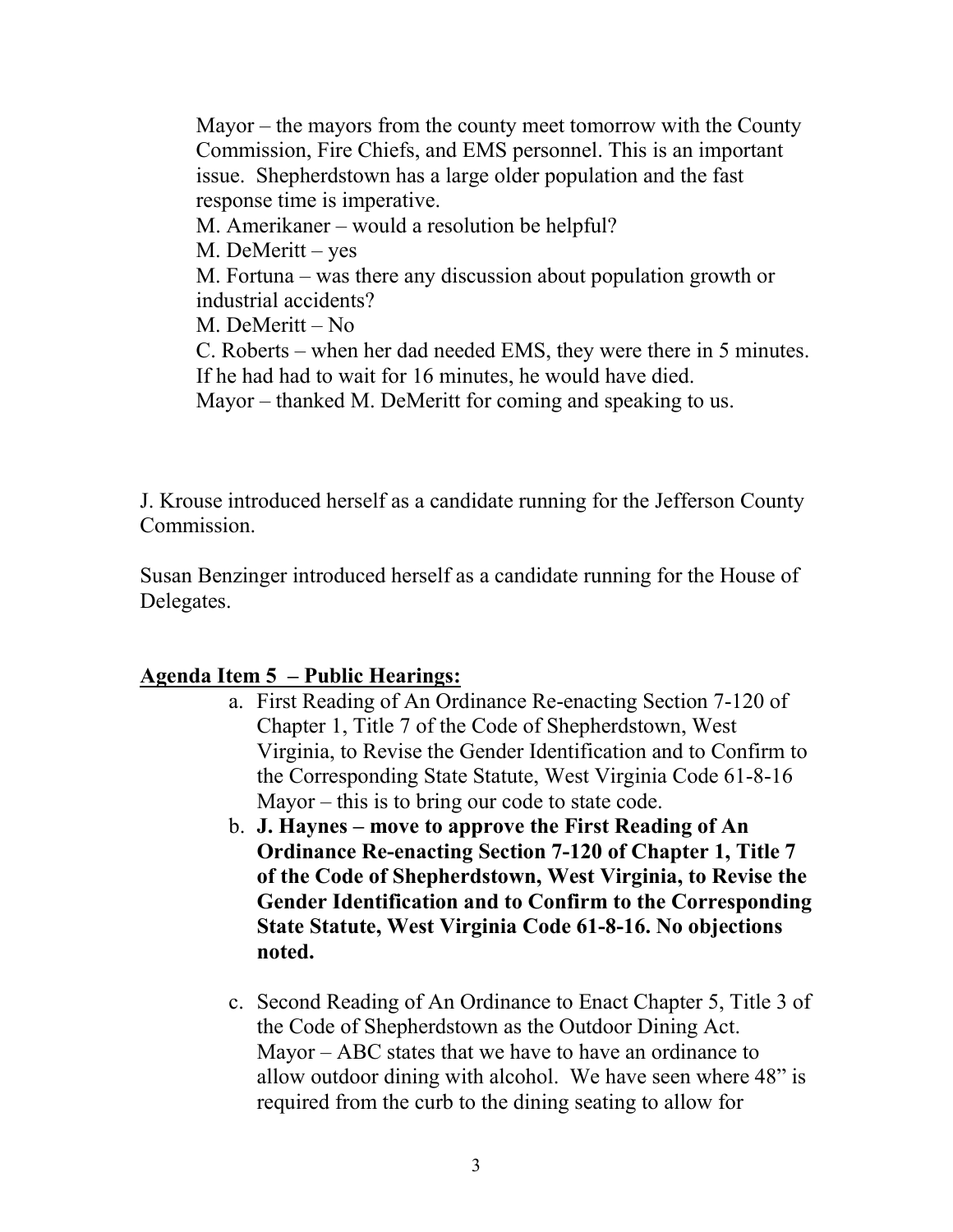wheelchairs to pass by. However, L. Robertson noted the ADA website itself states you only need 36".

**L. Robertson – made a motion to move forward and send the proposed ordinance to Chazz for review, specifically paragraph 3-504(f) to reflect the 36", not 48" requirement. Second by C. Roberts. No objections noted.**

#### **Agenda Item 6 – Unfinished Business:**

a. None

#### **Agenda Item 7 – Old Business:**

a. ITA WVDOH Grants – High Street Project not selected for funding.

C. Stroech – we were turned down.

#### **Agenda Item 8 – New Business:**

- a. Event Request
	- Back Alley Garden Tour May 21-22 J. Wabnitz – the Tour and Tea are back after a two-year absence due to Covid. People can do just the Tea for \$10 or the Tea and Tour for \$20. There will be some vintage cars at the JSB parking lot.

#### **L. Robertson – move to approve the Back Alley Garden Tour. Second by J. Ford. No objections noted.**

#### **\*** May Day Parade – May 1

R. Meads – there will be no parade and the Set Up Time is changed from 10 a.m. to 9 a.m. They need 3 parking spaces on King Street in front of Reynolds Hall held for the May Pole unloading either the night before or by 6 a.m. the day of. All other street parking will remain open.

**L. Robertson – move to approve May Day with changes reflecting no parade and the set up time at 9:00 a.m. Second by M. Amerikaner. No objections noted.**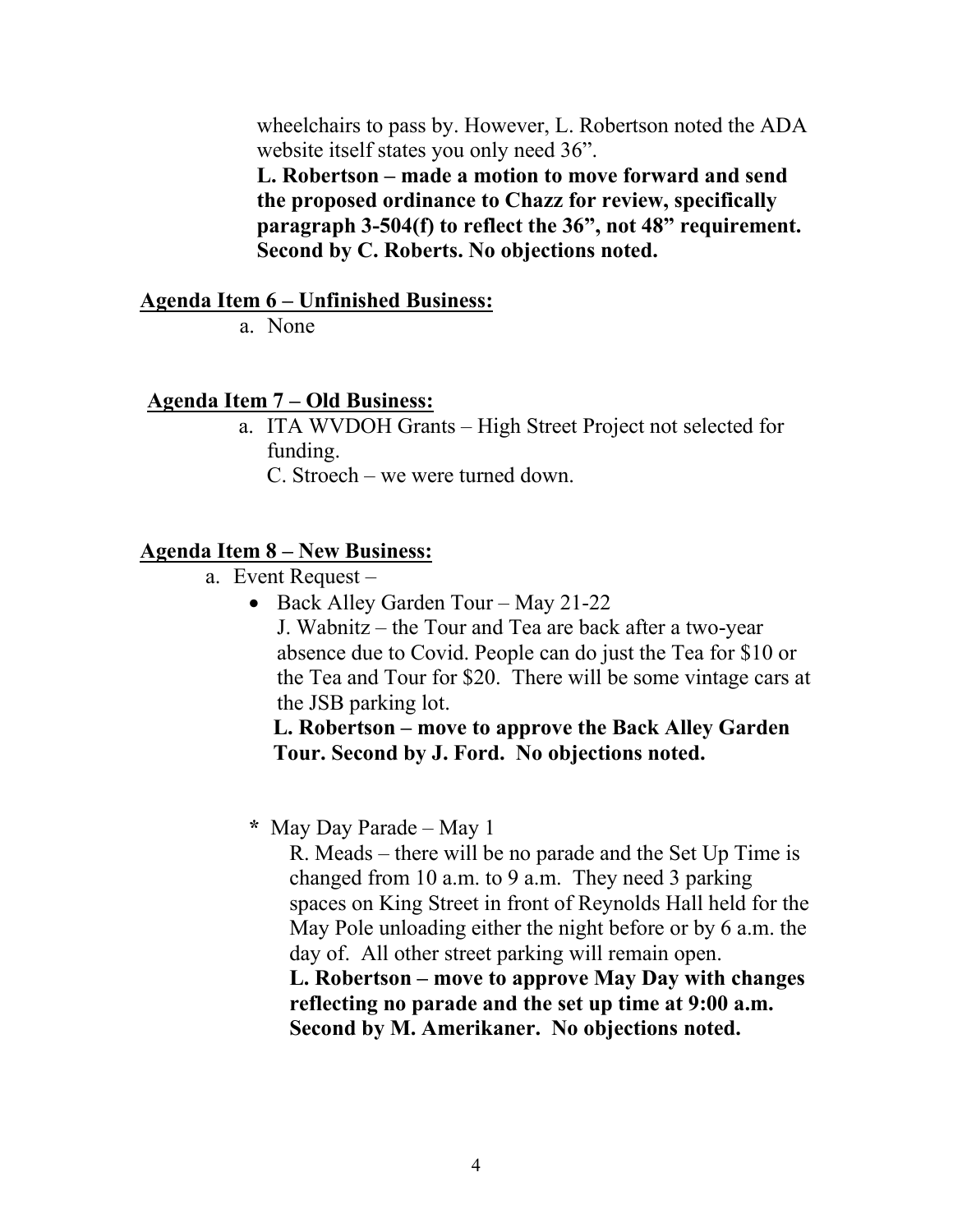• Street Fest – June 24

J. Meeker – Excited to bring the festival back after Covid. L. Robertson – asked for some clarifications. The event date should be changed from 6/24 to 6/25. The set up time should be changed from 10 a.m. to 6 a.m. on the 6/25, and allow for set up of the stages/port-a potties 6/24. The fencing and posts are stored in the water tanks and need to be checked for integrity. TIPS training is required for at least 2 members of the board and one or two bartenders. The town doesn't supply electric and vendors on German St. cannot run extension cords across the sidewalks or have generators. Food vendors need to be approved by the Health Dept. Porta-potties will be needed. You'll need to get permission from the state to close German and show the alternate route. Liability insurance is required. Please bring a detailed map of the street closures during the April Council meeting. A reminder that the Public Works guys are paid for their time. J. Meeker – understood

**L. Robertson – move to approve Shepherdstown Street Fest – June 25th with changes, and waive the open container and noise ordinances. Second by C. Roberts. No objections noted.**

• Dog Fest – June 4

C. Heyer – would like to have a short parade of dogs from Church St. to King St. then turn onto N. King St. The parade is from 11:00 a.m. to 11:30 a.m. If the pavement is hot, booties will be available to protect the paws. German would need to be closed for 3-45 minutes for the parade. Port-a – potties needed. There will additional events at the Midway on SU's campus. Thinking about food trucks on King – maybe have the Shep. Fire Dept. sell food. Would like to have a beer garden to serve beer. Music on the porch at Town Hall. Requesting to close N. King St from 7:00 a.m. to 9:00 p.m.

L. Robertson – Any food vendors need to go through the Health Dept. If a beer garden – you have to fence the whole thing in and have entrances that are manned so no outside alcohol comes in, and no event alcohol goes out. Bartenders need to be TIPS trained. You'll need to work with Public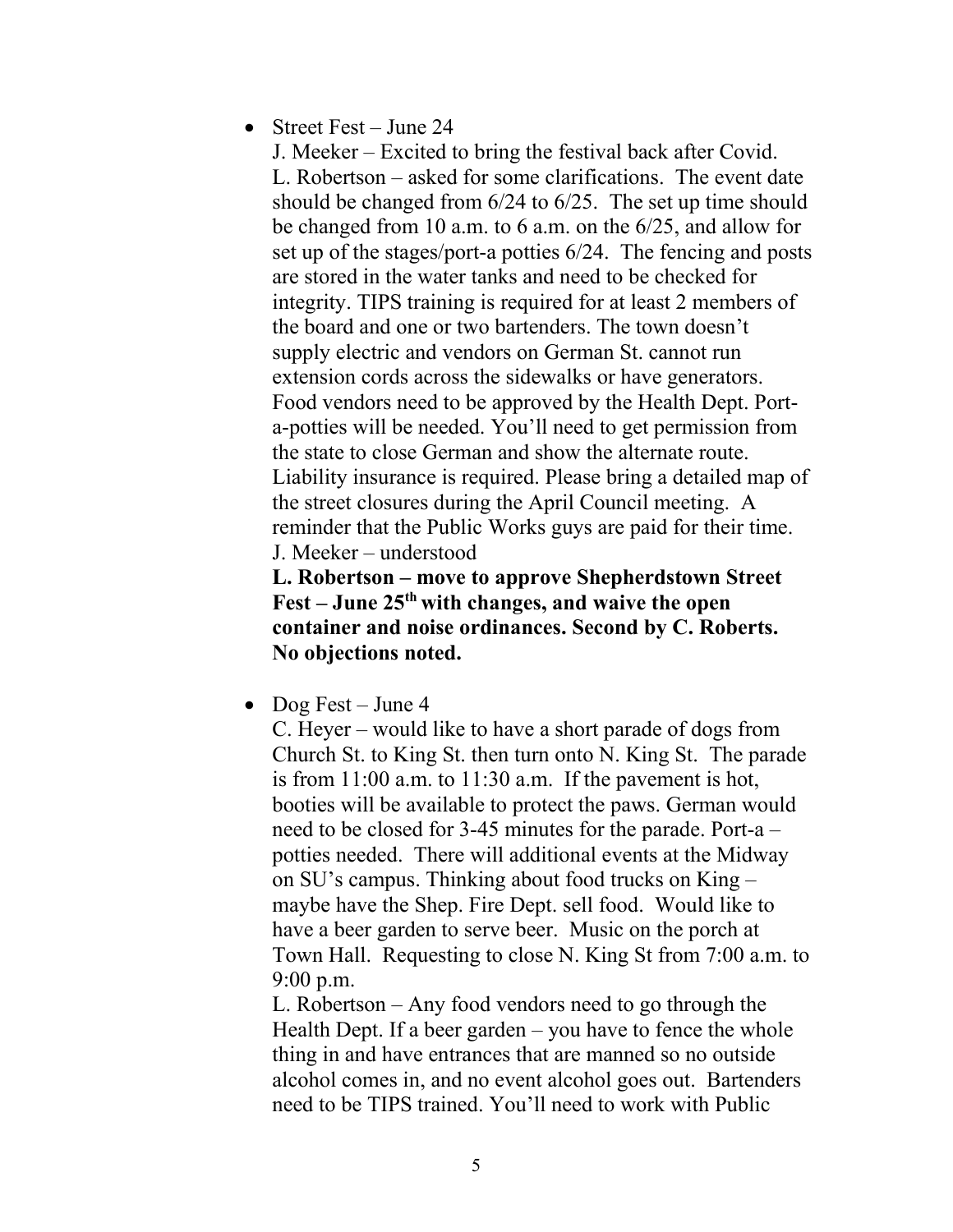Works for recycling and trash and pay them. The alleys must remain open.

**C. Roberts – move to approve Dog Fest June 4 and waive the open container and noise ordinances, Second by M. Amerikaner. No objections noted.**

Mayor – please come to the April council meetings for a planning update.

b. Tuesday, June 7, 2022 is the Municipal Election for Mayor, Recorder and Council. The candidate filing period is February 28 – March 11.

# **Agenda Item 9 – Mayor's Report:**

- The regular Farmer's Market starts, along with the Ribbon Cutting, March 20 from 9 a.m.  $-1$  p.m.
- Rose Hill the survey has been completed.
- The Shepherdstown Museum opens April 23. They need docents and if interested, call Theresa at 304-876-0910.

 \* Visitor's Center – May 15 at 2 p.m. there is an African American exhibit.

- Tobacco Warehouse the design team visited-no update since the visit.
- The train had a recent stoppage the railroad was called and reported.
- Alley Clean Up Day April 1 for SU. Need adults to help oversee the students cleaning up.
- J. Ford regarding the  $340$  closures it won't happen until after Labor Day 2023.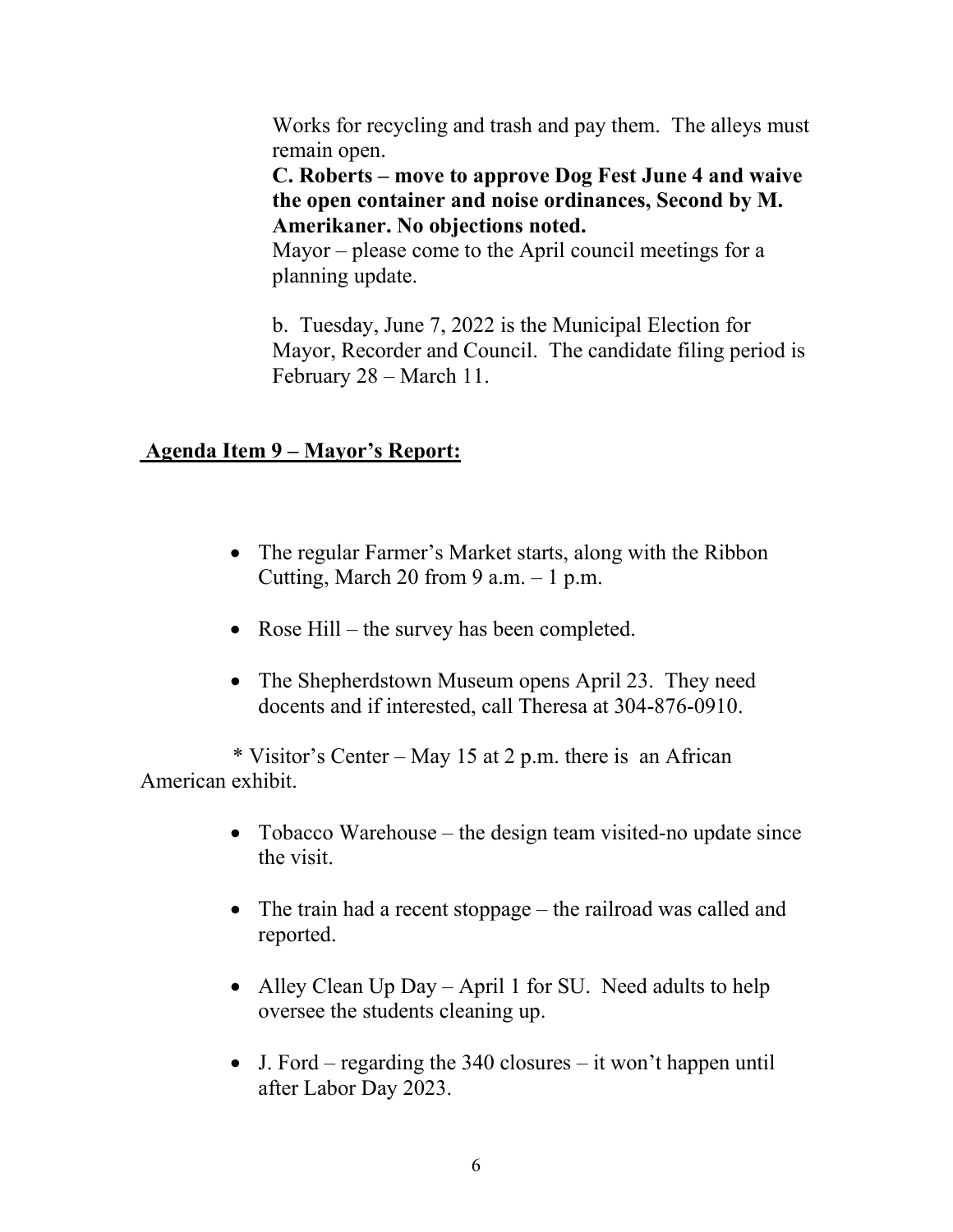- J. Ford the CVB is doing a marketing blast in DC for Jefferson County. They are doing a great job of promoting Shepherdstown.
- The LED lighting study is tabled for now.

# **Agenda Item 10 – Reports of Committees:**

# **A. Finance Committee:**

- 1. No meeting in February 2022
- 2. Finance Reporting:
	- 3. Recommendations a. None

#### **B. Parking Committee:**

- 1. No February 2022 meeting
- 2. Recommendations: None

# **C. Police Committee:**

- 1. No February 2022 meeting
- 2. Recommendations: None

# **D. Parks and Recreation Committee:**

- 1. Meeting minutes of February 2022 not available
- 2. Recommendations: a. None

# **E. Public Works Committee:**

- 1. Meeting minutes of March 2022
- 2. Recommendations: None

# **F. Path Advisory Committee**

- 1. No meeting in February 2022
- 2. Recommendations: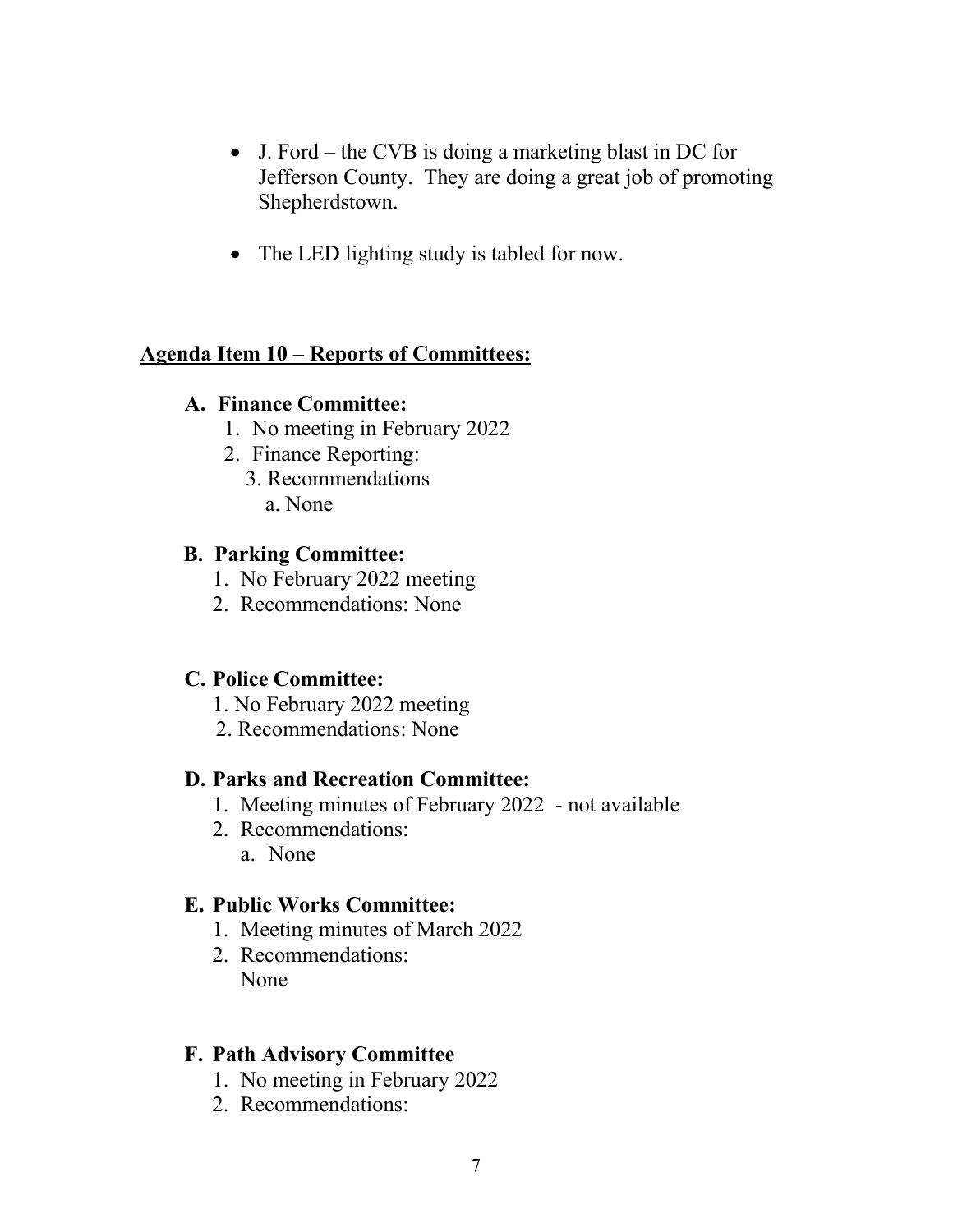a. None

#### **G. Grants Committee**

- 1. Meeting minutes of February 2022
- 2. Recommendations:

a. None

3. State of the Committee – volunteers are needed to help. There are lots of grants out there available, but project managers are needed to follow up. Workshops can be done to help the volunteers.

# **Agenda item 11 – Report of Commissions, Authority and Boards:**

# **1. Historic Landmarks Commission:**

- 1. Meeting minutes of February 2022 not available
- 2. Recommendations:
	- a. None

# **2. Planning Commission:**

- 1. Meeting minutes of February 2022 not available
- 2. Recommendations:
	- a. None

# **3. Tree Commission**

- 1. Special minutes of February 2022 not available
- 2. Recommendations: None

# **4. Water and Sanitary Board:**

- 1 –Meeting minutes of February 2022 not available
- 2 Recommendations:
	- a. Approval of Master Service Agreement with 120 Water Audit, Inc. for inspection of all water lines for lead fittings. **J. Ford – move to approve the Master Services Agreement with 120 Water Audit, Inc. for inspection of**